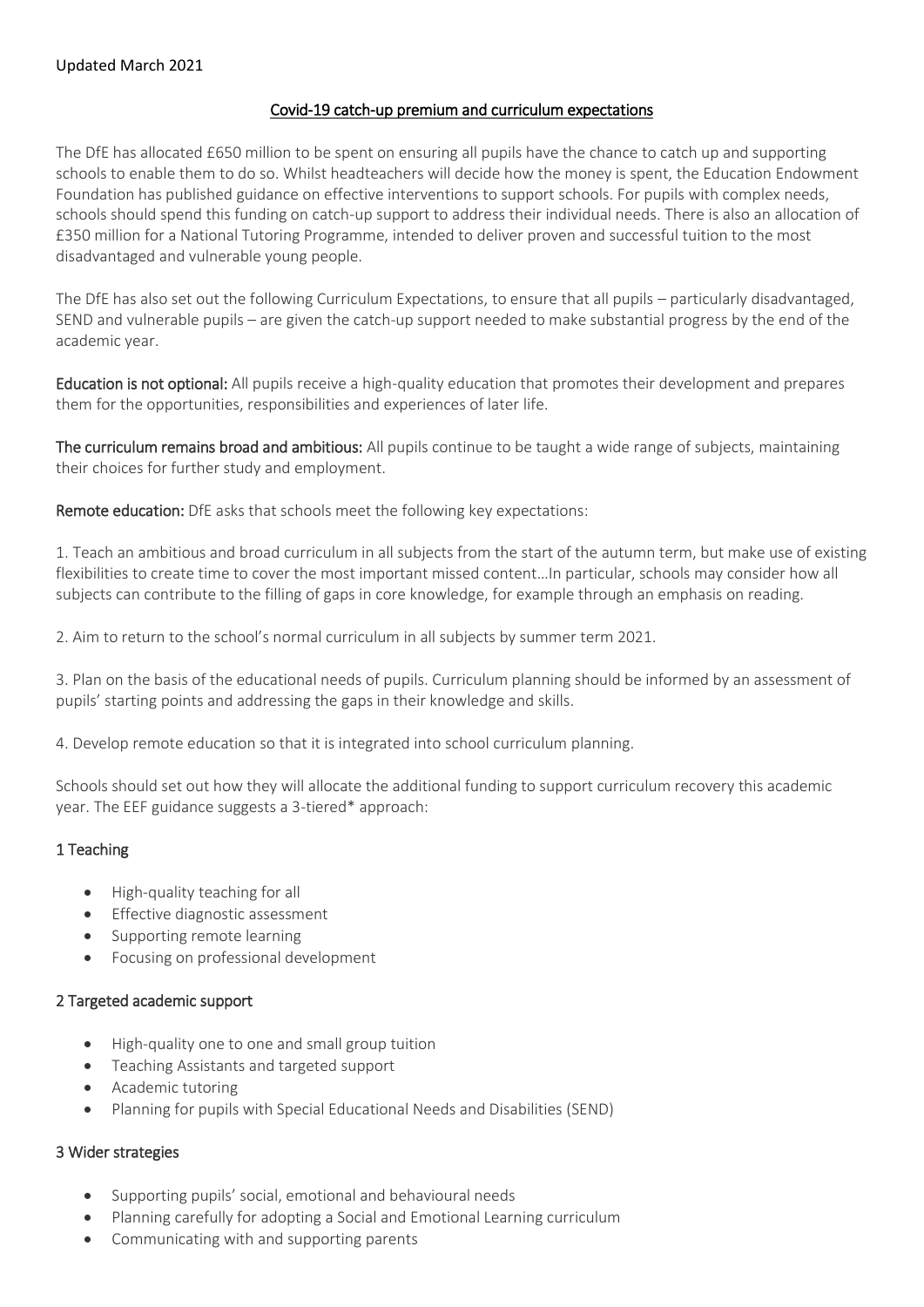- Supporting parents with pupils of different ages
- Successful implementation in challenging times
- Ofsted will conduct interim visits to schools between 28 September and December 2020 and will discuss with school leaders how they are ensuring that pupils resume learning the school's curriculum, including contingency planning for the use of remote education and the use of catch-up funding

| <b>SUMMARY INFORMATION</b>        |         |                                                   |                   |
|-----------------------------------|---------|---------------------------------------------------|-------------------|
| Total number of pupils:           | 527     | Amount of catch-up premium received per<br>pupil: | £80.00            |
| Total catch-up premium<br>budget: | £42,160 | Total catch up premium spent                      | $£42,160 (+£112)$ |

# STRATEGY STATEMENT

# Whole school catch-up at Stivichall is:

- Working through well sequenced, purposeful learning schemes.
- Focus on consolidation of basic skills.
- Additional lesson time on core teaching.
- Particular focus on early reading and phonics. This is always a focus in the school and will continue to be so in order to develop children's reading ability and vocabulary.
- Assessment of learning and of basic skills to identify gaps.
- Time spent on mental health, wellbeing and social skills development. This will be at the core of all catch up work as many children will have not been in formal school setting for a number of months.

# Targeted catch-up at Stivichall is:

- Additional support and focus on basic core skills. Some children may now need extra support with speech and language, phonics, reading, numeracy and writing. Children will be identified through ongoing assessment and these interventions will be supported by additional staffing and utilising the catch up premium. Timetables will be flexible to allow this.
- SEMH support. Supported by additional staffing utilising catch up premium, some children, dependent on need, will access counselling and other targeted SEMH interventions
- Targeted small group tutoring. Students will be identified via data analysis and reviews with SENCO and phase leads. These children will receive 15 hours of targeted tutoring in either English or Maths based on specific individualised targets.

Issues identified from September 2020 as barriers to learning

Gaps in curriculum knowledge due to inconsistencies in home learning experiences for children

Gaps in attainment due to: inconsistencies in home learning experiences for children; reduced opportunities to practice and develop key skills; inconsistencies in access to remote learning

Regression of learning behaviours due to not being in school environment

Reduction in Literacy and numeracy skills due to inconsistencies in access to books, daily reading/practice opportunities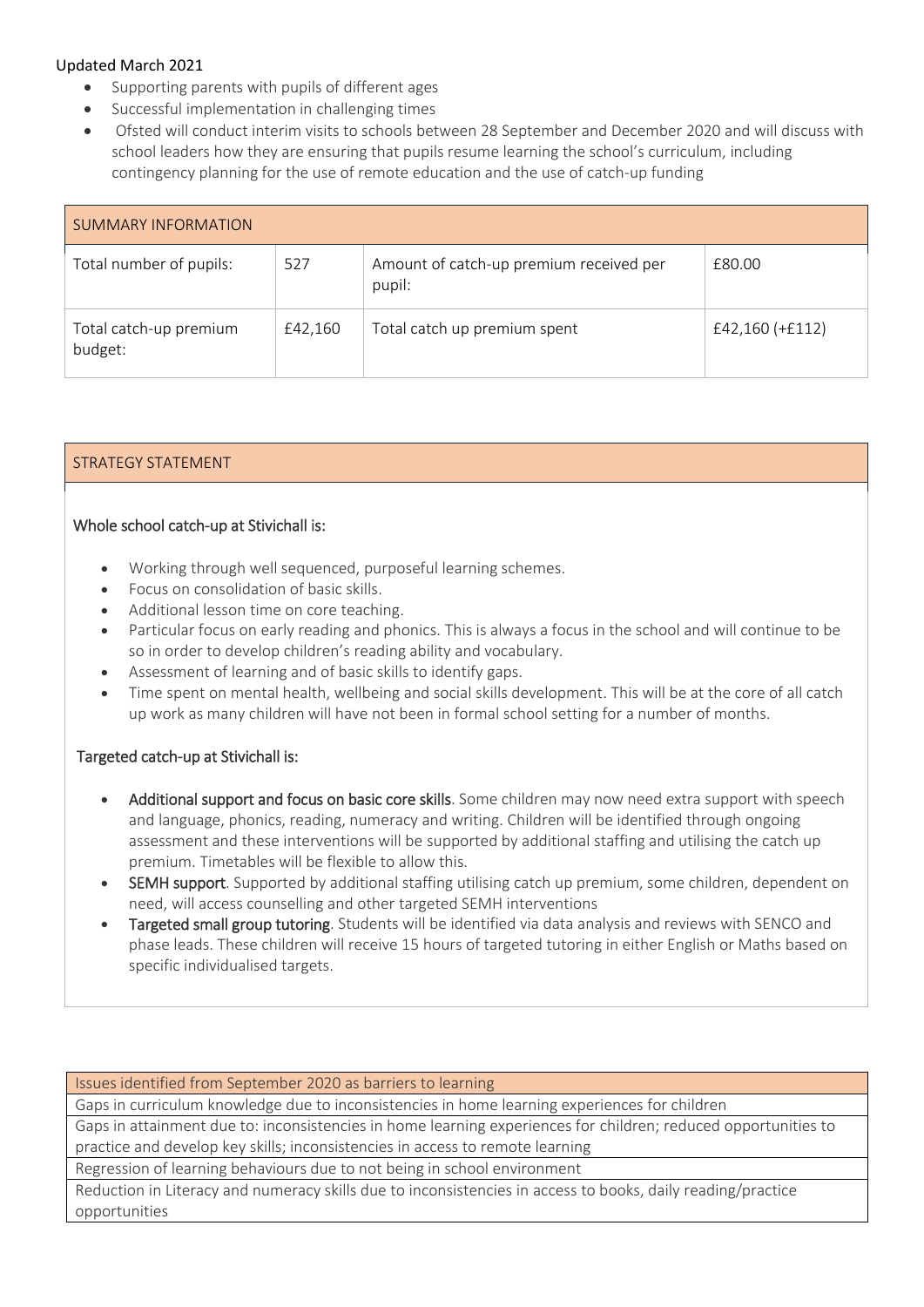Gaps in attainment for SEND children due to inconsistencies in access to remote learning; lack of access to usual level of support; reduced interventions for specific learning difficulties

SEMH needs arising from the pandemic and the effects of lockdown

Transition needs of children returning to school following extended period away

Covid-safe timetabling restraints on delivery of high quality teaching and broad curriculum

Identification of need and ability levels in new Reception cohort with a lack of information from nurseries due to lockdown

Increased waiting lists for external service support due to pandemic

Preparing for further home learning needs due to potential second lockdown and children who are require to quarantine/isolate

Staffing issues due to staff who are required to quarantine/isolate

Maintaining high attendance for all children

Increased safeguarding concerns during and following the lockdown period

| <b>TEACHING AND WHOLE SCHOOL STRATEGIES</b>                                                                                                                                                                                               |                                                      |                                                                                                                                                                                                                                           |               |
|-------------------------------------------------------------------------------------------------------------------------------------------------------------------------------------------------------------------------------------------|------------------------------------------------------|-------------------------------------------------------------------------------------------------------------------------------------------------------------------------------------------------------------------------------------------|---------------|
| Action                                                                                                                                                                                                                                    | Staff Lead                                           | Intended impact                                                                                                                                                                                                                           | Cost          |
| Schemes of work adapted to<br>focus on missed objectives and<br>consolidating the basics.                                                                                                                                                 | Phase leads                                          | Gaps in pupil learning are<br>identified and addressed                                                                                                                                                                                    | School Budget |
| All children followed an<br>English/wellbeing transition<br>scheme of work.                                                                                                                                                               | English Leads                                        | To support pupil SEMH, wellbeing<br>and transition back to school                                                                                                                                                                         | School Budget |
| Dissemination of recovery<br>curriculum resources from<br>Coventry LA and Jigsaw                                                                                                                                                          | PSHE leads<br>Inclusion Lead                         | To support pupil SEMH, wellbeing<br>and transition back to school                                                                                                                                                                         | School Budget |
| Focus on consolidation of basic<br>skills.                                                                                                                                                                                                | Phase leads and class<br>teachers                    | Pupils will consolidate their<br>abilities in handwriting, spelling of<br>high frequency words, basic<br>sentence punctuation, times<br>tables recall, basic addition &<br>subtraction fact recall and reading<br>skills relevant to age. | School Budget |
| Focus on speech, language and<br>communication skills,<br>particularly of the new reception<br>intake. Wellcom screening and<br>in-class support to ascertain<br>levels of need and ensure<br>effective provision                         | Inclusion Lead<br><b>EYFS</b> team<br><b>SALT TA</b> | Pupils' speech and language needs<br>will be accurately identified and<br>effective plans to support progress<br>put in place                                                                                                             | School budget |
| Additional lesson time on core<br>teaching areas - particularly in<br>the autumn term. In order to<br>keep a broad and balanced<br>curriculum, some subject areas<br>may be taught in blocked<br>sequences rather than weekly<br>lessons. | Phase leads                                          | Gaps in pupil learning will be<br>addressed and pupil attainment<br>will increase.                                                                                                                                                        | School Budget |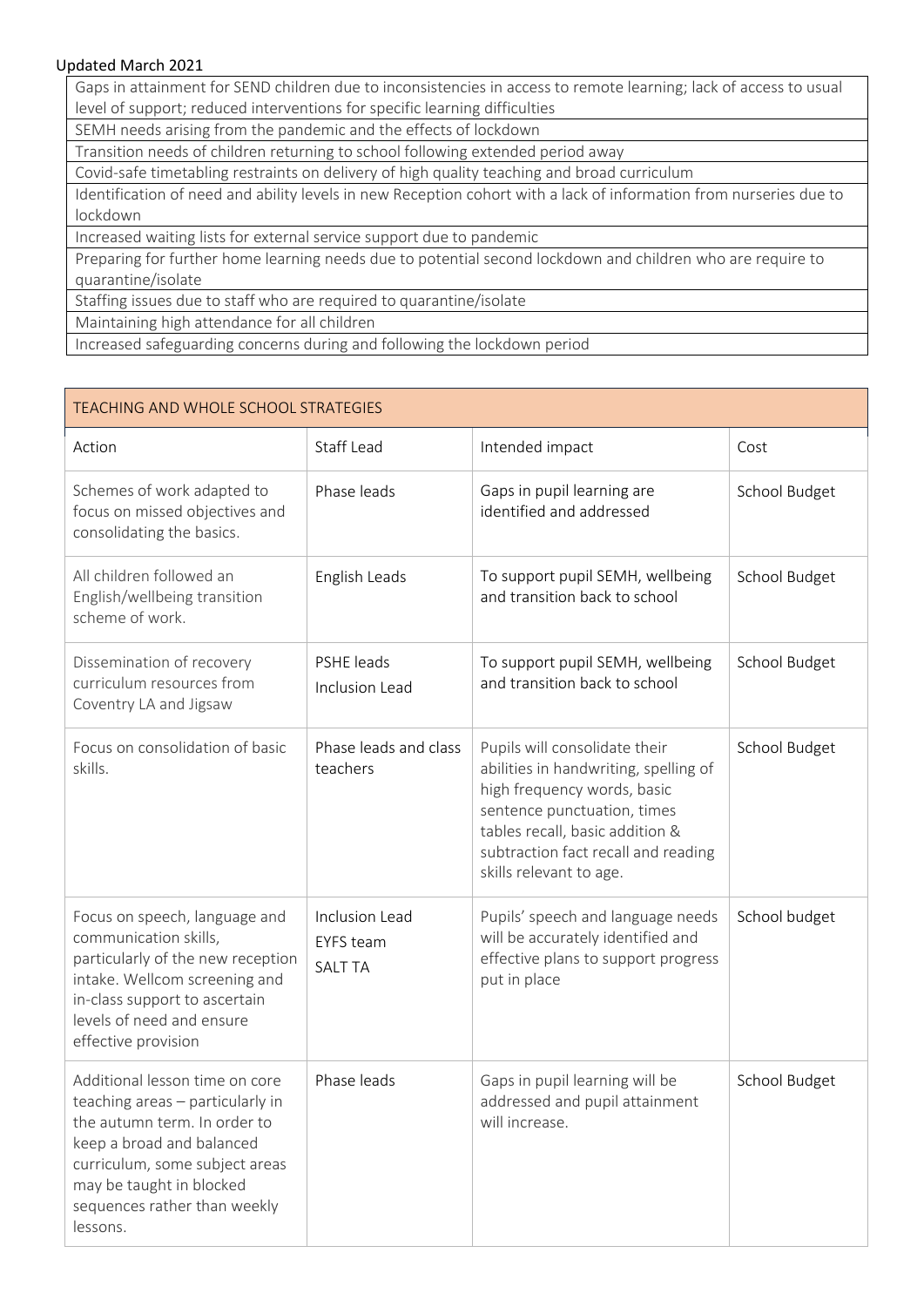| Updated March 2021<br><b>TEACHING AND WHOLE SCHOOL STRATEGIES</b>                                                                                                                                                                                                                                                        |                                   |                                                                                                                                                           |                                                                                                                     |
|--------------------------------------------------------------------------------------------------------------------------------------------------------------------------------------------------------------------------------------------------------------------------------------------------------------------------|-----------------------------------|-----------------------------------------------------------------------------------------------------------------------------------------------------------|---------------------------------------------------------------------------------------------------------------------|
| Focus on early reading and<br>phonics. Daily sessions in EYFS<br>and KS1.                                                                                                                                                                                                                                                | Phase leads and class<br>teachers | Gaps in literacy and phonics will be<br>addresses and age related<br>expectations met.                                                                    | School Budget                                                                                                       |
| Assessment of learning and of<br>basic skills to identify gaps.<br>Teachers to identify gaps in<br>learning and adapt teaching<br>accordingly. Gap analysis tools<br>to be used to support early<br>identification of learning needs.<br>The school SENCO will liaise<br>regularly with staff regarding<br>any concerns. | Class teachers<br>Inclusion Lead  | Accurate identification of need to<br>support effective planning and<br>intervention.                                                                     | School Budget                                                                                                       |
| Providing staff with new and up<br>to date laptops                                                                                                                                                                                                                                                                       | Head teacher<br><b>SBM</b>        | To ensure high quality home<br>learning is available. To support<br>staff in accessing covid-safe online<br>meetings                                      | School budget<br>18 teacher<br>laptops (£4680)                                                                      |
| Time dedicated to social,<br>emotional and mental health<br>and wellbeing. Pupils to explore<br>emotions and coping strategies.                                                                                                                                                                                          | Wellbeing leads<br>Inclusion Lead | Increased pupil wellbeing and<br>therefore ability to engage with<br>the curriculum and make progress.                                                    | $£300 - purchase$<br>of emotional<br>literacy books<br>£90 ELSA support<br>intervention<br>resources<br>Total: £390 |
| Electronic library of books to<br>support remote education<br>across the school                                                                                                                                                                                                                                          | English leads                     | A love of reading and access to a<br>comprehensive library of high-<br>quality texts will be maintained                                                   | £1000                                                                                                               |
| Whole school subscription to<br>Number Sense Maths                                                                                                                                                                                                                                                                       | Inclusion Lead                    | Support pupils with gaps in<br>Mathematical understanding to                                                                                              | £260                                                                                                                |
| Whole school subscription to<br>School Cloud to support remote<br>education                                                                                                                                                                                                                                              | <b>SBM</b><br>Headteacher         | Safe online delivery of statutory<br>parents evenings in the Autumn<br>term                                                                               | £680                                                                                                                |
| Enhanced whole school<br>subscription to Parentmail forms<br>to support effective<br>communication                                                                                                                                                                                                                       | SBM<br>Headteacher                | Enhanced access to online<br>package to support effective<br>communications and reduce risk<br>of transmission through contact<br>between home and school | £630                                                                                                                |
|                                                                                                                                                                                                                                                                                                                          |                                   | Total                                                                                                                                                     | £7640                                                                                                               |

| TARGETED STRATEGIES |            |                 |      |
|---------------------|------------|-----------------|------|
| Action              | Staff lead | Intended impact | cost |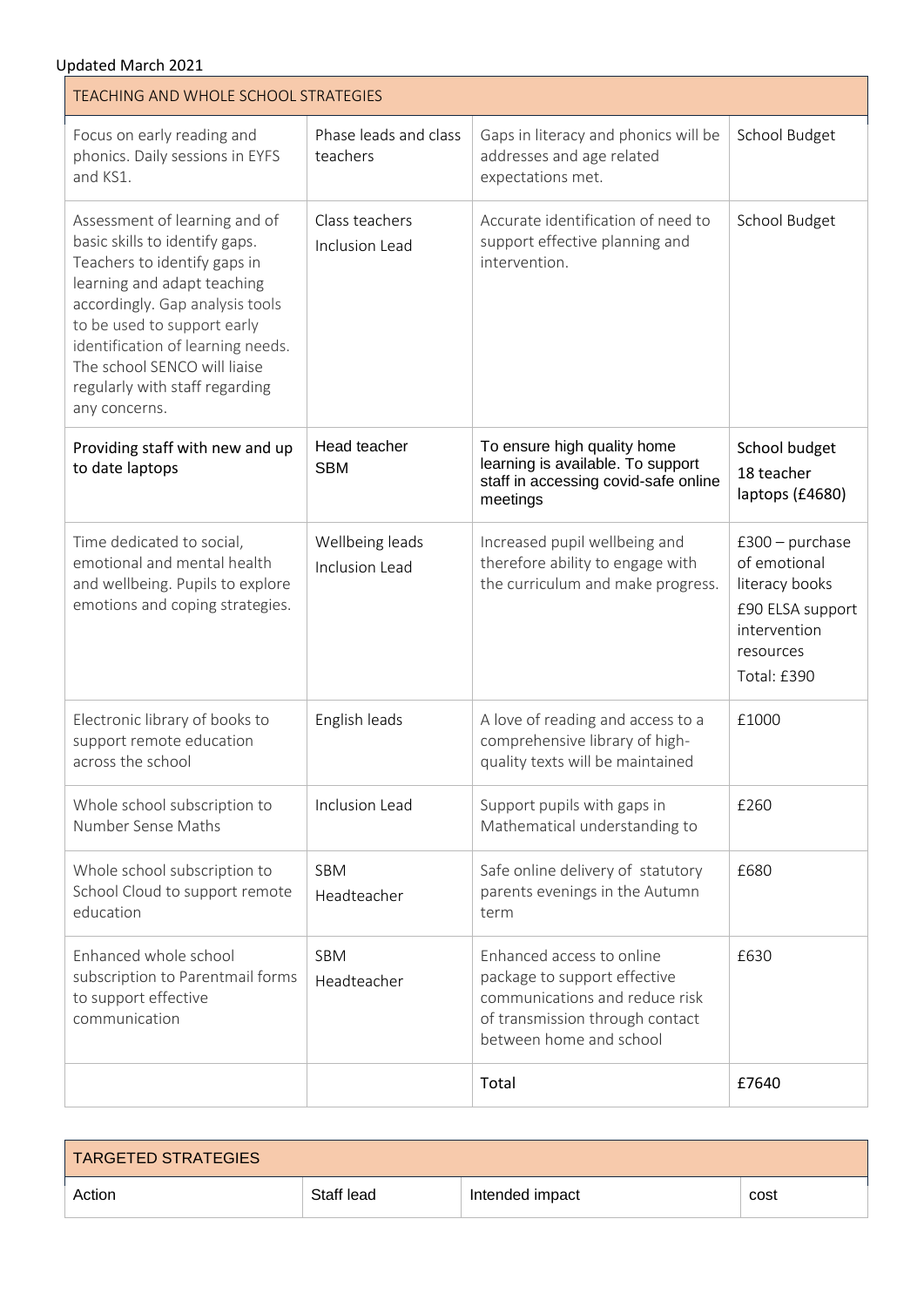Updated March 2021

-1

| <b>TARGETED STRATEGIES</b>                                                                                                                                                                                                                     |                                              |                                                                                                                                                                         |                                                                                                              |
|------------------------------------------------------------------------------------------------------------------------------------------------------------------------------------------------------------------------------------------------|----------------------------------------------|-------------------------------------------------------------------------------------------------------------------------------------------------------------------------|--------------------------------------------------------------------------------------------------------------|
| Providing staff with a webcam<br>to support remote education                                                                                                                                                                                   | Headteacher<br><b>SBM</b>                    | Support engagement of children<br>working remotely through access to<br>live lessons to be streamed from<br>classroom                                                   | 20 x webcams<br>$£40=£810$                                                                                   |
| Pupil headphones to support<br>online learning and                                                                                                                                                                                             | Headteacher<br><b>Phase Leaders</b>          | Pupils will be able to engage with<br>online lessons and interventions<br>delivered remotely as needed                                                                  | £386                                                                                                         |
| 1:1 support for vulnerable<br>SEND pupils (non-EHCP)<br>Autumn                                                                                                                                                                                 | <b>Inclusion Lead</b>                        | Pupils will be able to settle into<br>school, engage with lessons, regulate<br>their behavior without disrupting the<br>learning and transition of other<br>children.   | Approx.<br>£465.00 weekly<br>x 19<br><b>Total: £8840</b>                                                     |
| Staff development to support<br>Downs Syndrome Pupils with<br>return to school                                                                                                                                                                 | <b>Inclusion Lead</b>                        | Increased staff confidence and ability<br>in managing and supporting children<br>with DS, especially given the<br>expected regression in learning<br>behaviors.         | Downs<br>Syndrome<br>support in<br>school £560                                                               |
| Individual and small group<br>tutoring via the National<br>Tutoring Programme for the<br>spring term (postponed until<br>summer term)                                                                                                          | <b>Inclusion Lead</b>                        | Address the gaps in learning for the<br>most vulnerable and disadvantaged<br>children                                                                                   | 25 x small<br>group 15<br>weekly sessions<br>6 x 1:1<br>x15 weeks<br><b>Total: £6000</b>                     |
| Individual and small group<br>tutoring via the National<br>Tutoring Programme for the<br>summer term (postponed until<br>autumn term <b>TBC</b> following<br>evaluation of summer term<br>provision)                                           | <b>Inclusion Lead</b>                        | Address the gaps in learning for the<br>most vulnerable and disadvantaged<br>children                                                                                   | 25 x small<br>group 15<br>weekly sessions<br>$6 \times 1:1$<br>x15 weeks<br><b>Total: £6000</b>              |
| Weekly counselling sessions for<br>identified children                                                                                                                                                                                         | <b>Wellbeing Lead</b>                        | To support the SEMH of children post<br>lockdown and increase ability to<br>engage with the curriculum.                                                                 | £200.00 x 15<br>weeks $=$<br>£3000                                                                           |
| Targeted TA/T interventions for<br>identified children to address<br>gaps in learning which could not<br>be met by whole-class<br>provision. These children will be<br>identified in the Autumn term<br>using the initial assessment<br>point. | Phase leads                                  | Children who need small group<br>support to close gaps in learning will<br>be identified and supported<br>effectively.                                                  | Costs may<br>include cover<br>to release<br>TAs/Ts to<br>provide<br>interventions.<br>$£2000 -$<br>Reception |
| Purchase of dyslexia friendly<br>reading books to support<br>learners                                                                                                                                                                          | <b>Inclusion Lead</b><br><b>English Lead</b> | Children with dyslexic tendencies will<br>be able to access engaging and<br>diverse texts and will make progress<br>against their reading targets.<br>KS2 and KS1 sets. | The Book<br>Service Ltd<br>£1000                                                                             |